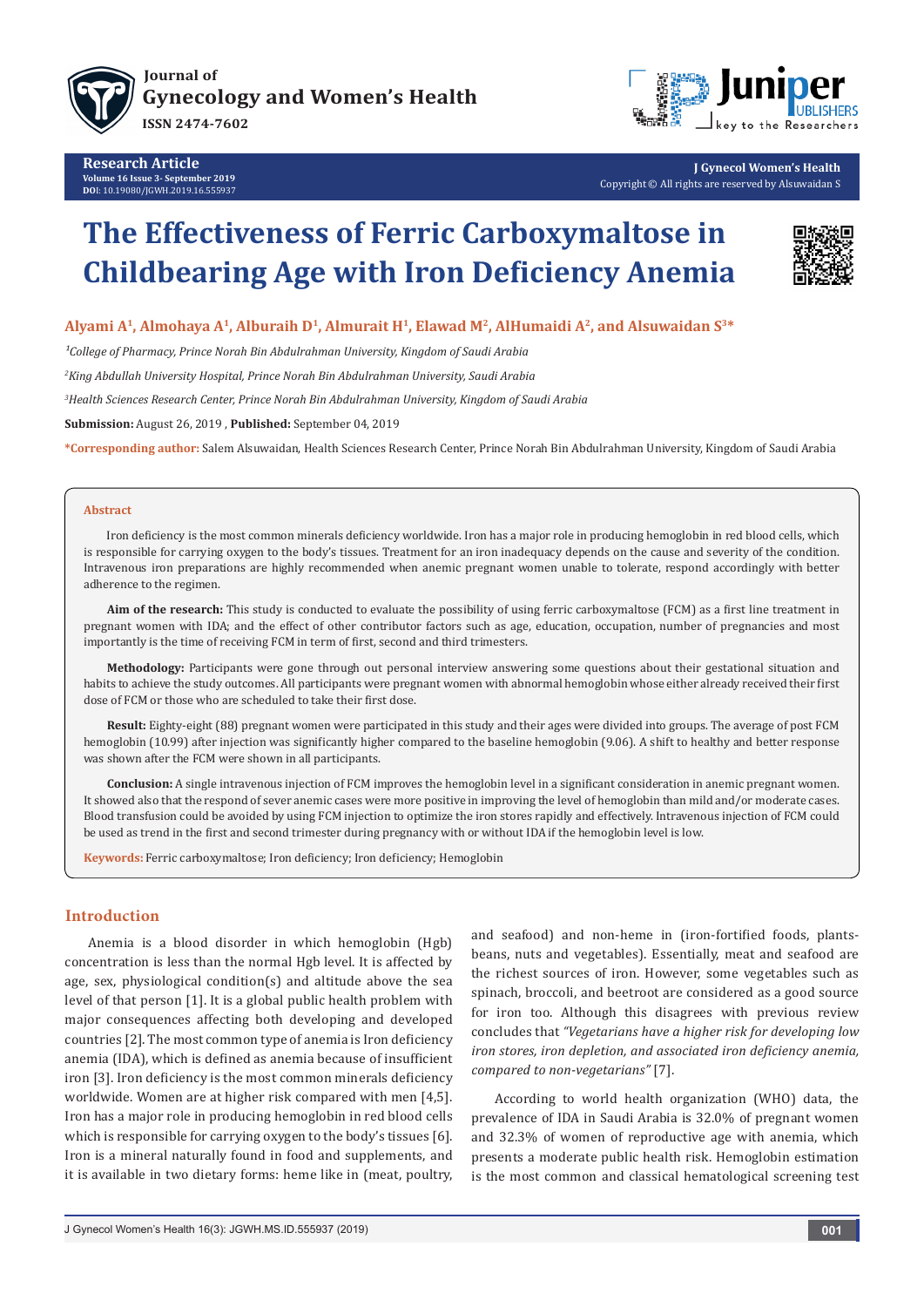used for iron deficiency. According to (WHO), anemia is defined as low hemoglobin status; the cut off value for the pregnant women is Hgb<12g/dl, mild anemia (10.0-11.9g/dl), moderate  $(8.0-9.9g/dl)$  and severe  $(≤ 7.9g/dl)$ . However, bone marrow aspiration is the definitive test to assess iron stores and diagnose its deficiency. Serum ferritin is an alternative to the bone marrow aspiration, and it is the best test to distinguishing those with IDA from those who are not iron deficient [2,8,9].

The level of serum ferritin, hemoglobin and hematocrit, and transferrin or total iron-binding capacity could evaluate iron inadequacy. The symptoms of iron deficiency vary, depending on its severity. Iron deficiency anemia can cause chronic fatigue, hair loss, cold hands and feet, shortness of breath and many other symptoms in addition to several physical signs. One of the characteristics symptoms is pagophagia, which is known by a craving to eat substance without nutritional value such as ice, dust or paint due to iron deficiency [10,11].

The reasons behind iron deficiency anemia during pregnancy can be classified into three causes. First, it can be as a result of the decrease in the hemoglobin level due to an increase in the maternal plasma volume. Second, begin the pregnancy with inadequate iron storage, which can lead to an inability to meet the requirements throughout the pregnancy. Last, an increase in the maternal demand for iron [12]. The body requirements for iron in pregnant woman nearly increases to 1000mg, which can be divided by, 350mg for placental and fetal growth, 250mg for blood loss at the delivery and the biggest part will be for the dilation in the red blood cell mass that will consume approximately 500mg iron [13]. Iron deficiency anemia lead to health problems such as rapid or irregular heartbeat, premature births and low birth weight babies and delayed growth and development [14].

Treatment for an iron inadequacy depends on the cause and severity of the condition. Iron deficiency anemia could be treated either orally or by intravenous (IV) injection. In spite of the fact that oral iron supplementations are considered as the first line option for the majority of pregnant women with IDA due to their effectiveness, safety, and lower cost; yet an intolerable side effects (gastrointestinal side effects), non-compliance and/or predisposing pathology such as malabsorption (celiac disease) may limit the use of oral ferrous supplements [15].

On the other hand, intravenous iron preparations are highly recommended when anemic pregnant women unable to tolerate, respond accordingly with better adherence to the regimen. Ferric carboxymaltose (FCM) is a new type of iron III complex, dextran free, which makes it possible to be administered without a test dose for hypersensitivity, has a neutral PH (5.0-7.0) and physiological osmolality. Therefore, up to 1000 mg as single dose can be infused over 15-30 minutes, with lower side effects than oral iron supplement thus the patients are more compliant with injectable dosage form. If the patient did not respond adequately after a single dose of FCM, another dose can be administered one week later [10,16-18].

Ferrous as an element is a trend use for all pregnant women in most if not all gynecological clinics, usually the practitioners start with ferrous sulfate (FS) 325mg orally or ferrous gluconate (FG) 300mg orally. However, the starting point to prescribe ferrous is crucial to decide whether if the first, second or third trimester; moreover, what is the most appropriate and effective way to initiate FCM injection during pregnancy; and what is the most cost-effective treatment specifically if the pregnant women with IDA [19].

## **Methodology**

## **Study Design**

This is a cross-sectional, prospective study conducted to monitor symptoms improvement and normalization of hemoglobin level of the recruited participants.

## **Subjects**

This study was conducted with a sample of eighty-eight (88) pregnant women aged between (20) and (44) years old; whom participated through out personal interview answering some questions about their gestational situation and habits to achieve the study outcomes. All participants were pregnant women with abnormal hemoglobin whose either already received their first dose of ferric carboxymaltose or those who are scheduled to take their first dose. Women who are post-delivery or pregnant women with normal hemoglobin are excluded from the study.

#### **Data Analysis**

Data were analyzed using SPSS 21.0 version statistical software. Descriptive statistics (mean, standard deviation, frequencies and percentages) were used to describe the quantitative and categorical variables. Student's paired t test was used to compare the mean values of quantitative variables (Hgb) between the baseline and post ferric carboxymaltose (FCM). One-way analysis of variance was used to compare the mean difference of Hgb values in relation to the categorical variables, which has more than two categories. A p-value of ≤0.05 was used to report the statistical significance of findings to report the precision of results.

### **Setting**

Research data were obtained from the King Abdullah University Hospital at the Princess Noura bint Abdulrahman University.

## **Ethical Consideration**

All the participants involved in this study provided written informed consent acknowledging the investigation's purpose and were assured of the confidentiality of the results. Institutional review board approval for the research was obtained from Health Sciences Research Center at Princess Noura bint Abdulrahman University, with IRB Log Number: 18-1098.

## **Result**

Eighty-eight (88) pregnant women were participated in this study and their ages were divided into groups, from 20-25 years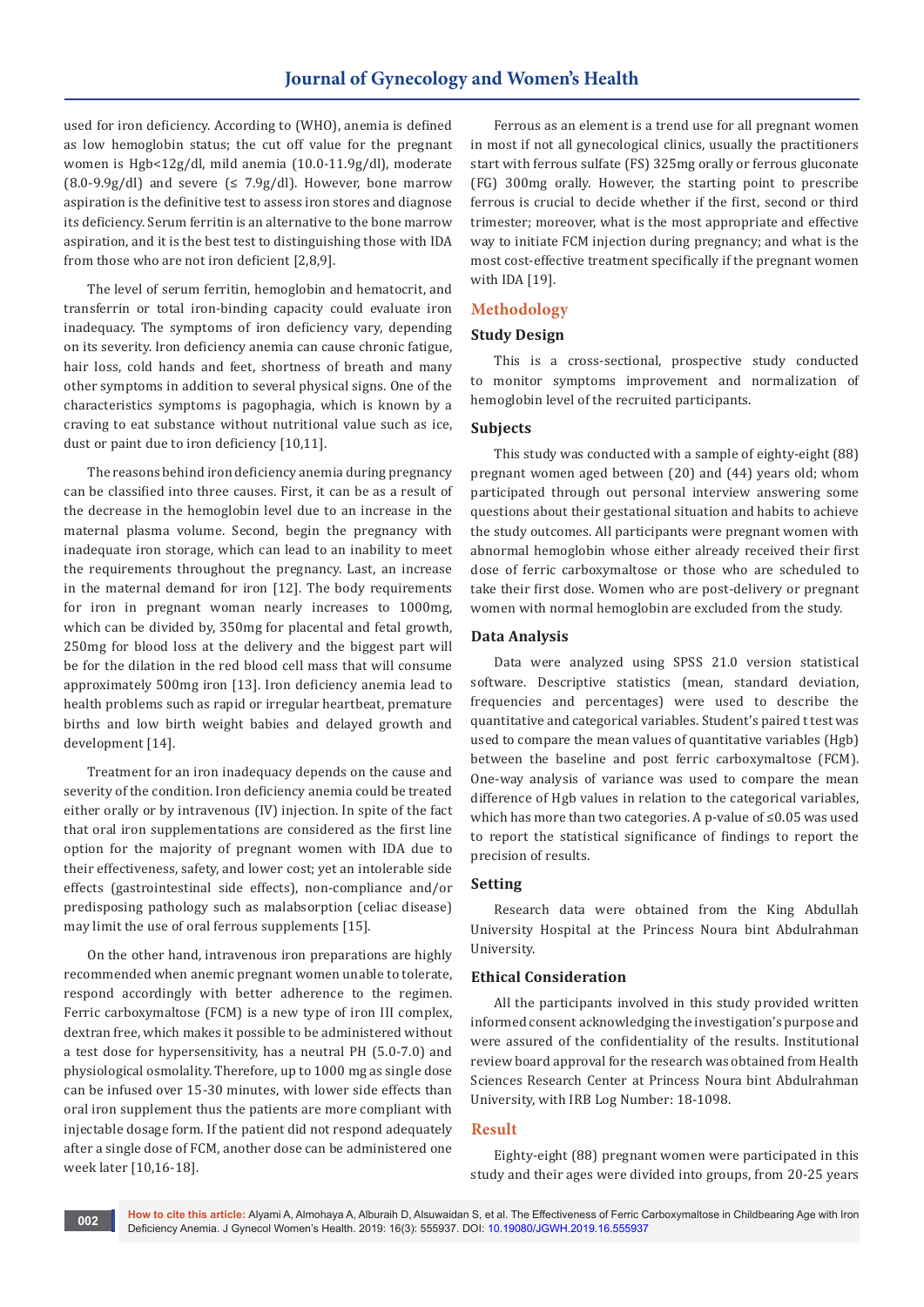were 13 participants (14.8%), from 26-30 years 28(31.8%), from 31 to 35 years 27 (30.7%), and for 36 years and older were 20(22.7%). Their educational level was distributed as following: under high school 2(2.3%), high school 32(36.4%), bachelor's degree 41 (46.6%), and master's degree or above 13(14.8%). Their occupational status was assigned as employed 48 (54.5%) and un-employed 40(45.5%). More detail for the timing of FCM

injection during the gestational trimester whether if it is first, second or third trimester, were shown in (Table 1), together with information related to the number of deliveries. The average of post ferric carboxymaltose hemoglobin (10.99) after injection was significantly higher compared to the baseline hemoglobin (9.06) (P<0.0001; 95% CI: 1.65-2.21).

|  |  |  |  |  | Table 1: Demographic data showing distribution of the study participants according to age group. |
|--|--|--|--|--|--------------------------------------------------------------------------------------------------|
|--|--|--|--|--|--------------------------------------------------------------------------------------------------|

|                               | Age (year)             |                | $26-30yr$     | $31-35yr$     | 36yr & above  | All subjects  |
|-------------------------------|------------------------|----------------|---------------|---------------|---------------|---------------|
| <b>No. Participants</b>       |                        | $n=13(14.8\%)$ | $n=28(31.8%)$ | $n=27(30.7%)$ | $n=20(22.7%)$ | $n=88(100\%)$ |
|                               |                        | Freq. $(\% )$  | Freq. $(\% )$ | Freq. $(\%)$  | Freq. $(\% )$ | Freq. $(\% )$ |
|                               | Under Hi. School       |                | $1(3.6\%)$    |               | 1(5%)         | $2(2.3\%)$    |
|                               | <b>High School</b>     | $10(76.9\%)$   | 11 (39.3%)    | $6(22.2\%)$   | 5(25%)        | 32 (36.4%)    |
| <b>Education</b>              | <b>Bachelor</b>        | $3(23.1\%)$    | 15 (53.6%)    | 14 (51.9%)    | 9(45%)        | 41 (46.6%)    |
|                               | <b>Master or Above</b> |                | $1(3.6\%)$    | $7(25.9\%)$   | 5(25%)        | 13 (14.8%)    |
| Employed                      |                        | $3(23.1\%)$    | 11 (39.3%)    | 19 (70.4%)    | 15 (75%)      | 48 (54.5%)    |
| Unemployed                    |                        | $10(76.9\%)$   | 17 (60.7%)    | $8(29.6\%)$   | 5(25%)        | 40 (45.5%)    |
|                               | first                  | $6(46.2\%)$    | 10 (35.7%)    | 14 (51.9%)    | 9(45%)        | 39 (44.3%)    |
| Gestation<br><b>Trimester</b> | Second                 | $3(23.1\%)$    | $6(21.4\%)$   | $6(22.2\%)$   | 3(15%)        | 18 (20.5%)    |
|                               | <b>Third</b>           | $4(30.8\%)$    | 12 (42.9%)    | $7(25.9\%)$   | $8(40\%)$     | 31 (35.2%)    |
| <b>No. of Pregnancy</b>       | <b>None</b>            | 8 (61.5%0)     | 11 (39.3%)    | $6(22.2\%)$   | 1(5%)         | 26 (29.5%)    |
|                               | 2 times                | 5(38.5%)       | $6(21.4\%)$   | $6(22.2\%)$   | $2(10\%)$     | 19 (21.6%)    |
|                               | 3 times                |                | $6(21.4\%)$   | $8(29.6\%)$   | 5(25%)        | 19 (21.6%)    |
|                               | 4 and above            |                | $5(17.9\%)$   | $7(25.9\%)$   | 12 (60%)      | 24 (27.2%)    |

In regard to age groups and its efficient in absorbing Hgb before FCM injection as a baseline and after FCM injection, compared to the whole group as shown in (Figure1). The range of hemoglobin level between baseline and after FCM injection was (9.06-10.99), showing the response of the participants after FCM

injection with a difference of 1.93 for the whole group, where the maximum difference was 2.16 found with the group of 25 years and lower with no significant difference (p>0.05) compared with any of other age group including the minimal difference for the age group of 30-35 years with 1.7.



**How to cite this article:** Alyami A, Almohaya A, Alburaih D, Alsuwaidan S, et al. The Effectiveness of Ferric Carboxymaltose in Childbearing Age with Iron Deficiency Anemia. J Gynecol Women's Health. 2019: 16(3): 555937. DOI: [10.19080/JGWH.2019.16.555937](http://dx.doi.org/10.19080/JGWH.2019.16.555937)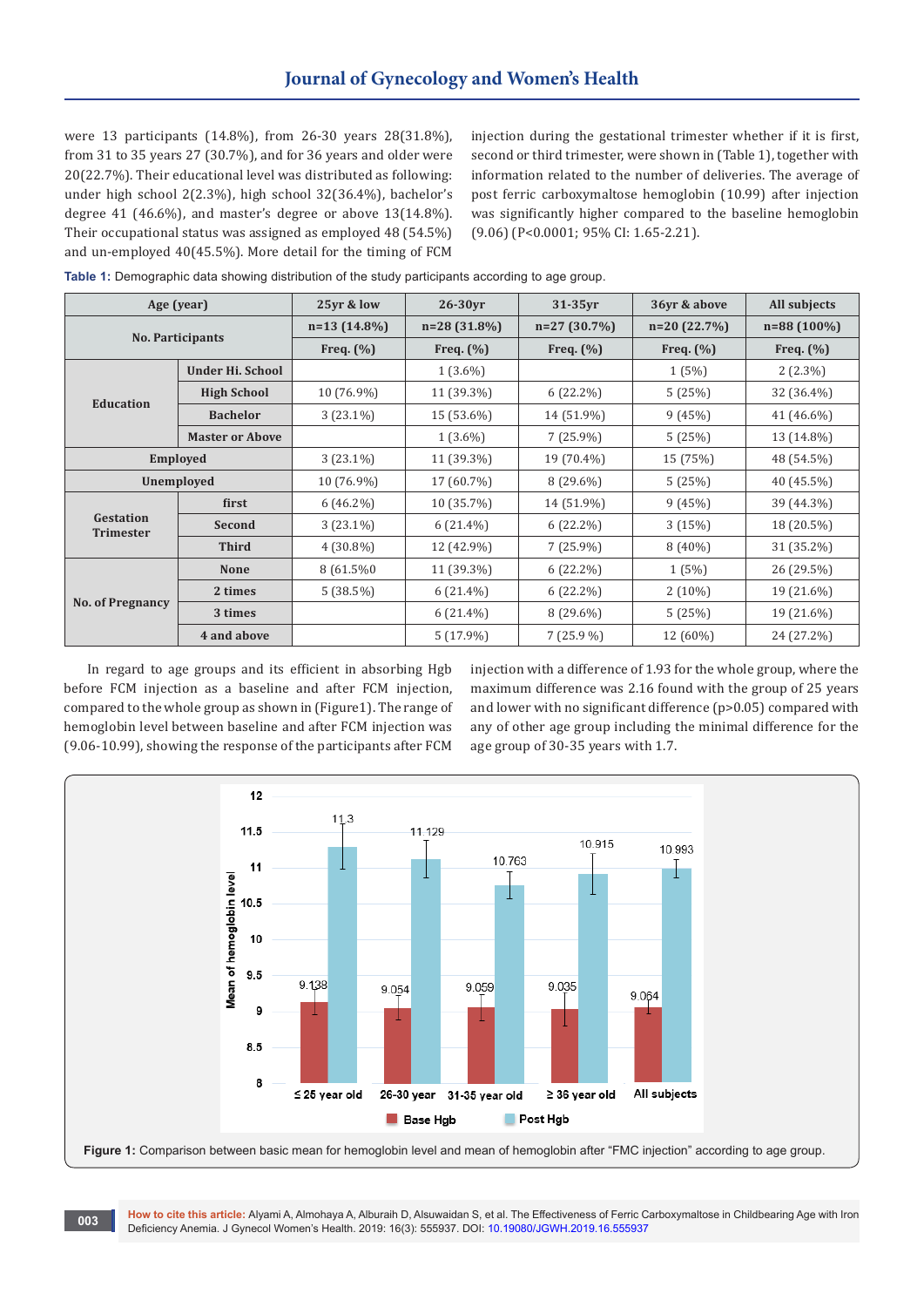Another comparison for level of hemoglobin was found when FCM was injected within the gestational trimester, first, second and third trimester. It was found that although the third trimester with the highest hemoglobin level compare to the others, yet the first trimester showed the best response with a difference

between the baseline and post FCM injection with 2.15. None of these differences were calculated as significantly different. Figure 2 showed relative differences between gestational trimesters first, second and third trimester compared with the total group before and after receiving one full dose of FCM.



**Figure 2:** This figure showed the discrepancy of the first, second and third trimester before and after FMC compared with the total average before and after FMC.

Participants (at the baseline) were classified in accordance with WHO classification to mild, moderate and sever anemia. A shift to healthy and better response was shown after the FCM with 14 participants were shown within healthy hemoglobin level, compared with none at the baseline. Then a big shift 8, 70 and 10 out of the total participants as baseline before FCM injection for severe, moderate and mild anemia correspondingly. The improvement had shown after the FCM injection with only

one participant with severe anemia or low hemoglobin level, 15 participants for moderate, and 58 participants become with mild anemia. It is also shown that 14 participants were getting full improvement and considered as health or non-anemic women. Table 2 showed full detail for all the data of this study mainly the shift of hemoglobin level during sever, moderate and mild to moderate, mild and healthy hemoglobin level before and after receiving FCM.

| Table 2: Representing factors that affecting on hemoglobin level before and after receiving FCM. |  |  |  |  |
|--------------------------------------------------------------------------------------------------|--|--|--|--|
|--------------------------------------------------------------------------------------------------|--|--|--|--|

|                 | <b>Basline IDA (before FCM)</b> |               |                 | <b>After FCM-Haemoglobin</b> |               |                 |                  |
|-----------------|---------------------------------|---------------|-----------------|------------------------------|---------------|-----------------|------------------|
|                 | <b>Sever</b>                    | Moderate      | Mild            | <b>Sever</b>                 | Moderate      | Mild            | <b>Healthy</b>   |
|                 | $< 7.9$ gm/dl                   | $8-9.9$ gm/dl | $10-11.9$ gm/dl | $< 7.9$ gm/dl                | $8-9.9$ gm/dl | $10-11.9$ gm/dl | $>11.9$ gm/dl    |
| Uneducated      |                                 | $2(2.9\%)$    |                 | $\mathbf{0}$                 | $\mathbf{0}$  | $\Omega$        | $2(14.3\%)$      |
| Under H. School | $4(50\%)$                       | 27 (38.6%)    | $1(10\%)$       | $1(100\%)$                   | 3(20%)        | 23 (39.7%)      | 5(35.7%)         |
| High School     | 2(25%)                          | 31 (44.3%)    | $8(80\%)$       | $\mathbf{0}$                 | $8(53.3\%)$   | 27 (46.6%)      | $6(42.9\%)$      |
| Bachlor         | 2(25%)                          | 10 (14.3%)    | $1(10\%)$       | $\bf{0}$                     | 4(26.7%)      | $8(13.8\%)$     | $1(7.1\%)$       |
| Employed        | 5(62.5%)                        | 38 (54.3%)    | $5(50\%)$       |                              | 10 (66.7%)    | 32 (55.2%)      | $6(42.9\%)$      |
| Unemployed      | 3(37.5%)                        | 32 (45.7%)    | $5(50\%)$       |                              | $5(33.3\%)$   | 26 (44.8%)      | $8(57.1\%)$      |
| First tri       | 6(75%)                          | 30 (42.9%)    | $3(30\%)$       |                              | $6(40\%)$     | 27 (46.6%)      | $6(42.9\%)$      |
| Second tri      | $1(12.5\%)$                     | 14 (20%)      | $3(30\%)$       |                              | 3(20%)        | 14 (24.1%)      | $\boldsymbol{0}$ |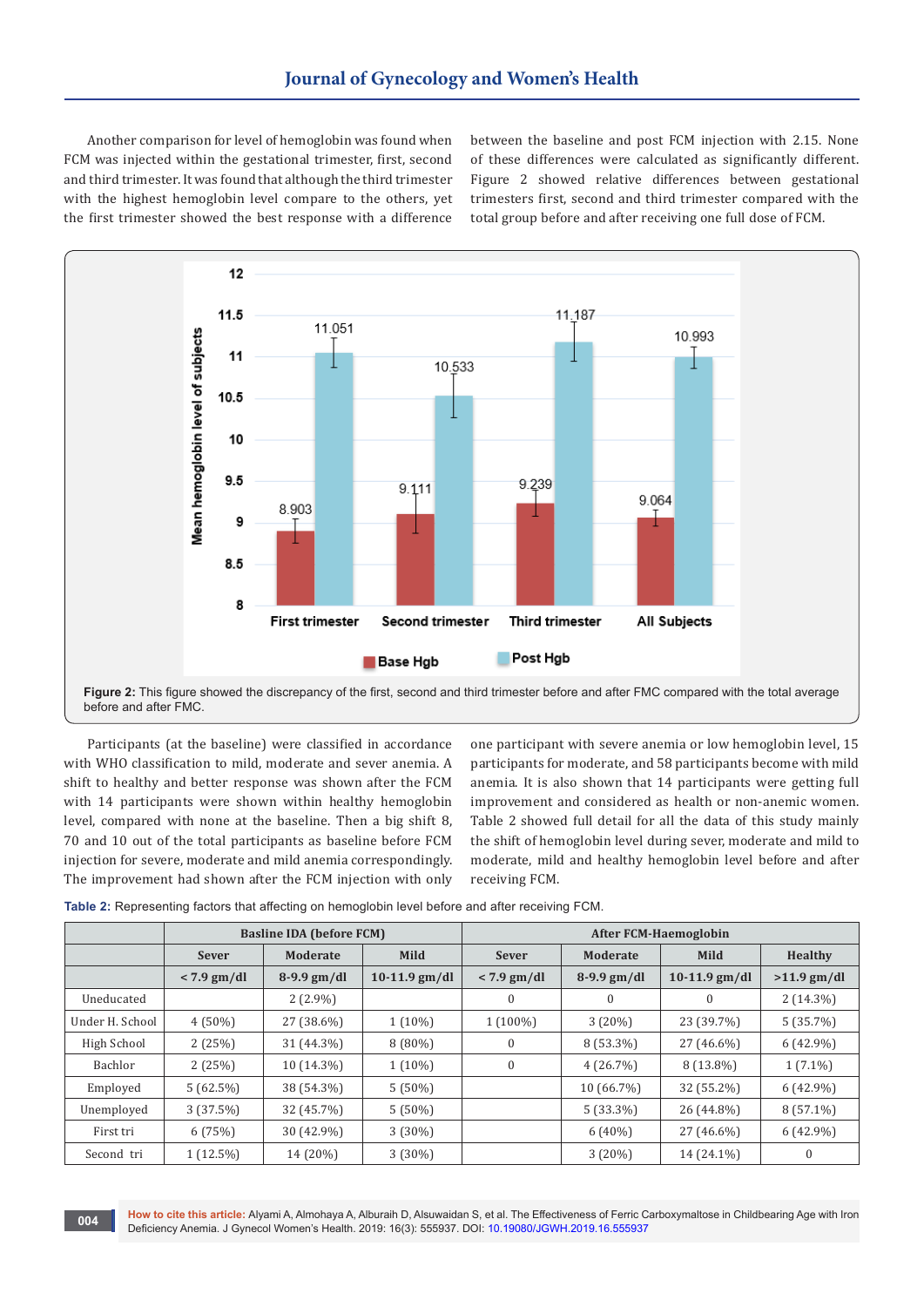| Third tri                                                                                                        | $1(12.5\%)$      | 26 (37.1%) | $4(40\%)$    |            | 6 (40%)          | 17 (29.3%)  | 8 (57.1%)        |
|------------------------------------------------------------------------------------------------------------------|------------------|------------|--------------|------------|------------------|-------------|------------------|
| 1st time Preg                                                                                                    | 2(25%)           | 19 (27.1%) | 5(50%)       |            | 2 (13.3%)        | 18 (31%)    | 6 (42.9%)        |
| 2nd time Preg                                                                                                    | $1(12.5\%)$      | 16 (22.9%) | 2 (20%)      |            | 3 (20%)          | 15 (25.9%)  | $1(7.1\%)$       |
| 3rd time Preg                                                                                                    | $4(50\%)$        | 15 (21.4%) | $\mathbf{0}$ |            | $5(33.3\%)$      | 11 (19%)    | $2(14.3\%)$      |
| 4 <sup>th</sup> and above                                                                                        | 1 (12.5%)        | 20 (28.5%) | $3(30\%)$    |            | 5 (33.3%)        | 14 (24.1%)  | $5(35.6\%)$      |
| Vegetarian                                                                                                       | $\boldsymbol{0}$ | $3(4.3\%)$ | $1(10\%)$    |            | $\boldsymbol{0}$ | $4(6.9\%)$  | $\boldsymbol{0}$ |
| Non-veget                                                                                                        | 8 (100%)         | 67 (95.7%) | $9(90\%)$    | 1 (100%)   | 15 (100%)        | 54 (93.1%)  | 14 (100%)        |
| Diet w/Fe                                                                                                        | 3(37.5%)         | 22 (31.4%) | $4(40\%)$    |            | 4(26.7%)         | 22 (37.9%)  | $3(21.4\%)$      |
| Diet w/No Fe                                                                                                     | 5(62.5%)         | 48 (68.6%) | $6(60\%)$    | $1(100\%)$ | 11 (73.3%)       | 36 (62.1%)  | 11 (78.6%)       |
| Craving                                                                                                          | 2(25%)           | 23 (32.9%) | 3 (30%)      |            | 3 (20%)          | 21 (36.2%)  | $4(28.6\%)$      |
| Sometimes                                                                                                        | 6(75%)           | 47 (67.1%) | 7 (70%)      | $1(100\%)$ | 12 (80%)         | 37 (63.8%)  | 10 (71.4%)       |
| Sign_sym                                                                                                         | 7 (87.5%)        | 55 (78.6%) | 7 (70%)      | 1 (100%)   | 12 (80%)         | 48 (82.8%)  | 8 (57.1%)        |
| Maybe                                                                                                            | $1(12.5\%)$      | 15 (21.4%) | $3(30\%)$    |            | 3(20%)           | 10 (17.2%)  | $6(42.8\%)$      |
| No Ferinject                                                                                                     | 5(62.5%)         | 43 (61.4%) | 8 (80%)      |            | 7 (46.7%)        | 41 (70.7%)  | 8 (57.1%)        |
| Had Ferinject                                                                                                    | 3 (37.5%)        | 27 (38.6%) | 2(20%)       | 1 (100%)   | 8 (53.3%)        | 17 (29.3%)  | $6(42.8\%)$      |
| Fe Suplmnt                                                                                                       | 7(87.5%)         | 59 (84.3%) | 9 (90%)      | 1 (100%)   | 14 (93.3%)       | 47 (81%)    | 13 (92.9%)       |
| No Fe Supp                                                                                                       | $1(12.5\%)$      | 11 (15.7%) | $1(10\%)$    |            | $1(6.7\%)$       | 11 (19%)    | $1(7.1\%)$       |
| 20-25yr Age                                                                                                      | $\mathbf{0}$     | 13 (18.6%) | $\Omega$     |            | $2(13.3\%)$      | $9(15.5\%)$ | $2(14.3\%)$      |
| 26-30yr Age                                                                                                      | 2(25%)           | 22 (31.4%) | $4(40\%)$    | $1(100\%)$ | $2(13.3\%)$      | 19 (32.8%)  | 6 (42.9%)        |
| 35-36yr Age                                                                                                      | 4 (50%)          | 19 (27.1%) | $4(40\%)$    |            | $5(33.3\%)$      | 20 (34.5%)  | 2 (14.3%)        |
| 37yr and more                                                                                                    | 2(25%)           | 16 (22.9%) | 2(20%)       |            | $6(40\%)$        | 10 (17.2%)  | $4(28.6\%)$      |
| Total; $n(\%)$                                                                                                   | $8(100\%)$       | 70 (100%)  | 10 (100%)    | $1(100\%)$ | 15 (100%)        | 58 (100%)   | 14 (100%)        |
| Note: "Base IDA" have only mild, moderate and sever IDA, while after injection have only one case with sever IDA |                  |            |              |            |                  |             |                  |

## **Discussion**

**005**

This is the first prospective study for ferric carboxymaltose in Saudi Arabia among pregnant women presenting with IDA. An intravenous ferric carboxymaltose was remarkably increased hemoglobin levels without serious side effects were recorded. Only one case in this study had experienced dizziness, which were reported at the emergency department after FCM injection. FCM shown to be effective in childbearing age women with IDA, this phenomenon had been shown noticeable with those who aged with 25 or younger, where they have remarkably better response compared with other groups of age due to the ability to quickly absorb of iron as shown in (Figure 1). This difference is numerically deferent but not statistically deferent. Age as a factor in pregnant women with IDA had not been studied elsewhere; whereas in this study, age was divided into 4 age groups to study the associated differences of Hgb levels post FCM injection.

Results from this FCM analysis of pregnant women with IDA during first, second and third trimester of pregnancy showed that Hgb levels increased after FCM treatment with full safety parameters; therefore, intravenous FCM could be considered as a first line treatment for IDA pregnant women in case of severe cases. This is in contrast to CDC [20], WHO [21] and Society of Obstetricians and Gynecologists of Canada [22], where all these authorities recommended oral iron supplementation in pregnant women as first line therapy. Intravenous iron is recommended

when oral iron is poorly tolerated, absorption is likely to be impaired, the response to oral iron is inadequate, or when rapid restoration of Hgb and iron stores is required [23].

Oral iron supplementation could increase hemoglobin and ferritin levels in pregnancy, with or without IDA. This study demonstrated safe and effective use of FCM infusion in pregnant women during the first, second, and third trimesters of pregnancy. Safety profile for intravenous FCM had been shown, having the practical advantage of allowing a higher iron dose in one time of administration (minimizing repeated administration times and increasing patient comfort) [24]. Another study showed Hgb levels significantly increased above baseline levels with 66% of women reported an improvement of their wellbeing with mostly minor and self-limiting side effects [25]. The cases described in this study was also in line with the retrospective case-control study from the Netherlands reporting similar significant increases in maternal Hgb levels above baseline and low rates of adverse outcomes [24]. Third trimester cases in this study had improvement with 21.3% with a single dose of intravenous injection of FCM (Figure 2).

It was noticed from this study that Ferric Carboxymaltose (FCM) was significantly increased hemoglobin levels, this increment in Hgb had been noticed started at 3 to 4 weeks interval post FCM dose; this achievement also had been previously studied [26]. The responses of severe anemic cases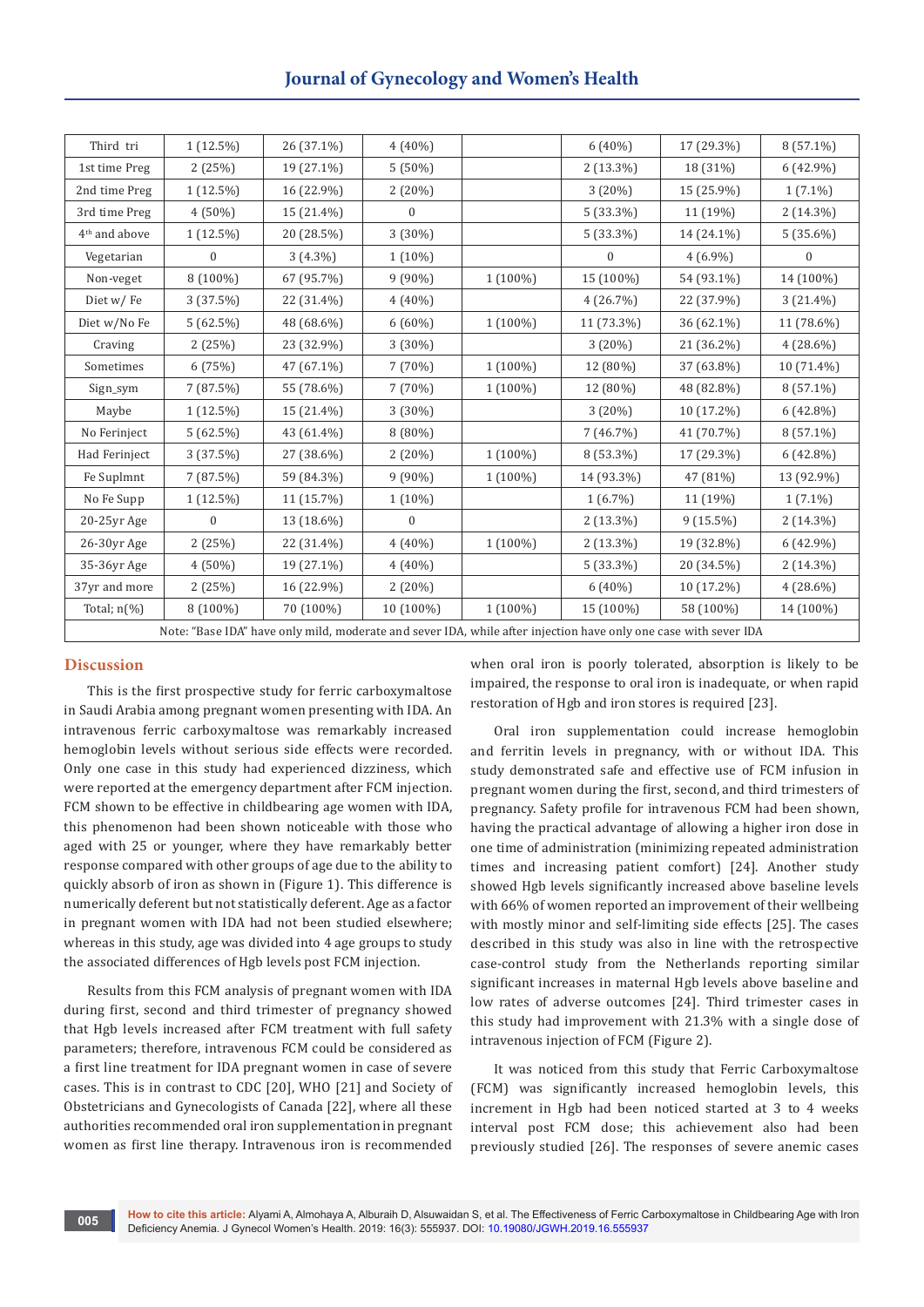are more positive in improving the level of hemoglobin than mild and/or moderate cases after a single dose (1000mg) FCM. All cases related to severity of IDA had been shifted from sever, moderate, mild to moderate, mild, healthy respectively. Only one case with severe IDA remained severe after using FCM, therefore another dose maybe warranted.

Treatment of IDA will never lead to iron toxicity, however, incase of injection of higher dose above the requirements, it needs further monitoring although teratogenicity is with limited possibility, specifically if the treatment within the first trimester. If iron accumulation has been noticed, intravenous deferoxamine should be administered as chelation therapy [27]. Excessive Hgb levels were not observed in this study, all participants on FCM injection had elevated levels that fell within normal ranges.

Traditionally, blood transfusion is considered as an option in severe anemic cases; especially when oral replacement is not effectively and rapidly replenished the iron stores. The newly developed iron formulation such as FCM is offering the benefit of administrating a single higher dose with rapid, effective and safe repletion of iron, which can employ to avoid the risk of blood transfusion in severe anemia. This study could not find any correlation between Hgb levels and education, job, number of pregnancies, the consumed iron from food (vegetarian or not), and pagophagia.

A side issue related to the cost of treatment in comparison between FCM and oral ferrous treatment considering that the cost of FCM is 200\$ per injection of 1000mg single dose with almost absolute treatment for more than 6 months and only one visit comparing with multiple visits, cost more than 200\$ USD per each visit, and irregular treatment subjecting premature births and low birth weight babies and delayed growth and development.

#### **Conclusion**

This study approved that one intravenous injection of FCM improves the hemoglobin level in a significant consideration in anemic pregnant women. Also, it showed that the respond of sever anemic cases were more positive in improving the level of hemoglobin than mild and/or moderate cases. Only one case remained severe despite receiving one dose of FCM. Dizziness was experienced and reported by only one pregnant woman at the emergency department post FCM injection, which indicated its effectiveness and safety. Blood transfusion could be avoided by using FCM injection to optimize the iron stores rapidly and effectively. The proposed recommendation is that intravenous injection of FCM could be used as trend in the first and second trimester during pregnancy with or without IDA if the hemoglobin level is low. Moreover, Intravenous iron can be given late in pregnancy in the third trimester when rapid restoration of the iron stores and hemoglobin is required to avoid blood transfusion at delivery, it is also often needed after delivery when there is excessive bleeding in labor.

### **Acknowledgment**

We would like to express our deepest appreciation to the health sciences research center. A special gratitude to all coworkers in the gynecology clinics at King Abdullah University Hospital and those who gave us the permission to use all the required access to complete the study. Furthermore, we are indebted to all pregnant women involved in this study.

#### **References**

- 1. Idris M, [Anis-ur-Rehman \(2005\) Iron deficiency anaemia in moderate](https://www.ncbi.nlm.nih.gov/pubmed/16320796)  [to severely anaemic patients. J Ayub Med Coll Abbottabad 17\(3\): 45-47.](https://www.ncbi.nlm.nih.gov/pubmed/16320796)
- 2. McLean E, Cogswell M, Egli I, Wojdyla D, [Benoist DB, et al. \(2009\)](https://www.ncbi.nlm.nih.gov/pubmed/18498676)  [Worldwide prevalence of anaemia, WHO vitamin and mineral nutrition](https://www.ncbi.nlm.nih.gov/pubmed/18498676)  [information system, 1993–2005. Public health nutrition 12\(4\): 444-](https://www.ncbi.nlm.nih.gov/pubmed/18498676) [454.](https://www.ncbi.nlm.nih.gov/pubmed/18498676)
- 3. Bakhtiar, Umber J, Yasmeen K, Razia N (2007) Relationship between maternal hemoglobin and perinatal outcome. Age 25: 24.
- 4. Siti-Noor AS, Wan-Maziah WM, Narazah MY, Quah BS (2006) Prevalence [and risk factors for iron deficiency in Kelantanese pre-school children.](https://www.ncbi.nlm.nih.gov/pubmed/17075659)  [Singapore Med J 47\(11\): 935-939.](https://www.ncbi.nlm.nih.gov/pubmed/17075659)
- 5. Jackson RT, [Al-Mousa Z \(2000\) Iron deficiency is a more important](https://www.ncbi.nlm.nih.gov/pubmed/10801921)  [cause of anemia than hemoglobinopathies in Kuwaiti adolescent girls.](https://www.ncbi.nlm.nih.gov/pubmed/10801921)  [J Nutr 130\(5\): 1212-1216.](https://www.ncbi.nlm.nih.gov/pubmed/10801921)
- 6. Abbaspour N, Hurrell R, Kelishadi R [\(2014\) Review on iron and its](https://www.ncbi.nlm.nih.gov/pubmed/24778671/)  [importance for human health. J Res Med Sci 19\(2\): 164-174.](https://www.ncbi.nlm.nih.gov/pubmed/24778671/)
- 7. Pawlak R, Berger J, [Hines I \(2018\) Iron Status of Vegetarian Adults: A](https://www.ncbi.nlm.nih.gov/pubmed/30783404/)  [Review of Literature. Am J Lifestyle Med 12\(6\): 486-498.](https://www.ncbi.nlm.nih.gov/pubmed/30783404/)
- 8. Alquaiz JM, Abdulghani HM, Khawaja RA, [Shaffi-Ahamed S \(2012\)](https://www.ncbi.nlm.nih.gov/pubmed/22997554/)  [Accuracy of various iron parameters in the prediction of iron deficiency](https://www.ncbi.nlm.nih.gov/pubmed/22997554/)  [anemia among healthy women of child bearing age, Saudi Arabia. Iran](https://www.ncbi.nlm.nih.gov/pubmed/22997554/)  [Red Crescent Med J 14\(7\): 397-401.](https://www.ncbi.nlm.nih.gov/pubmed/22997554/)
- 9. Alem Meseret (2013) Prevalence of anemia and associated risk factors among pregnant women attending antenatal care in Azezo Health Center Gondar town, Northwest Ethiopia. J Interdiscipl Histopathol 1(3): 137-144.
- 10. [Khalafallah AA, Dennis AE \(2012\) Iron deficiency anaemia in pregnancy](https://www.ncbi.nlm.nih.gov/pubmed/22792466)  [and postpartum: pathophysiology and effect of oral versus intravenous](https://www.ncbi.nlm.nih.gov/pubmed/22792466)  [iron therapy. J Pregnancy.](https://www.ncbi.nlm.nih.gov/pubmed/22792466)
- 11. [Bhatia MS, Kaur N \(2014\) Pagophagia-A common but rarely reported](https://www.ncbi.nlm.nih.gov/pubmed/24596772/)  [form of pica. J Clin Diagn Res 8\(1\): 195-196.](https://www.ncbi.nlm.nih.gov/pubmed/24596772/)
- 12. Di Renzo GC, Spano F, Giardina I, Brillo E, [Clerici G, et al. \(2015\) Iron](https://www.ncbi.nlm.nih.gov/pubmed/26472066)  [deficiency anemia in pregnancy. Womens Health \(Lond\) 11\(6\): 891-](https://www.ncbi.nlm.nih.gov/pubmed/26472066) [900.](https://www.ncbi.nlm.nih.gov/pubmed/26472066)
- 13. [Scholl TO \(2011\) Maternal iron status: relation to fetal growth, length of](https://www.ncbi.nlm.nih.gov/pubmed/22043878)  [gestation, and iron endowment of the neonate. Nutr Rev 69\(suppl\\_1\):](https://www.ncbi.nlm.nih.gov/pubmed/22043878)  [S23-S29.](https://www.ncbi.nlm.nih.gov/pubmed/22043878)
- 14. [Radlowski EC, Johnson RW \(2013\) Perinatal iron deficiency and](https://www.ncbi.nlm.nih.gov/pubmed/24065908/)  [neurocognitive development. Front Hum Neurosci 7: 585.](https://www.ncbi.nlm.nih.gov/pubmed/24065908/)
- 15. Froessler B, Collingwood J, Hodyl NA, [Dekker G \(2014\) Intravenous](https://www.ncbi.nlm.nih.gov/pubmed/24667031)  [ferric carboxymaltose for anaemia in pregnancy. BMC Pregnancy](https://www.ncbi.nlm.nih.gov/pubmed/24667031)  [Childbirth 14\(1\): 115.](https://www.ncbi.nlm.nih.gov/pubmed/24667031)
- 16. [Pels A, Ganzevoort W \(2015\) Safety and efficacy of ferric carboxymaltose](https://www.ncbi.nlm.nih.gov/pubmed/26688686)  [in anemic pregnant women: a retrospective case control study. Obstet](https://www.ncbi.nlm.nih.gov/pubmed/26688686)  [Gynecol Int.](https://www.ncbi.nlm.nih.gov/pubmed/26688686)
- 17. Breymann C, Gliga F, Bejenariu C, [Strizhova N \(2008\) Comparative](https://www.ncbi.nlm.nih.gov/pubmed/18234203)  [efficacy and safety of intravenous ferric carboxymaltose in the](https://www.ncbi.nlm.nih.gov/pubmed/18234203)